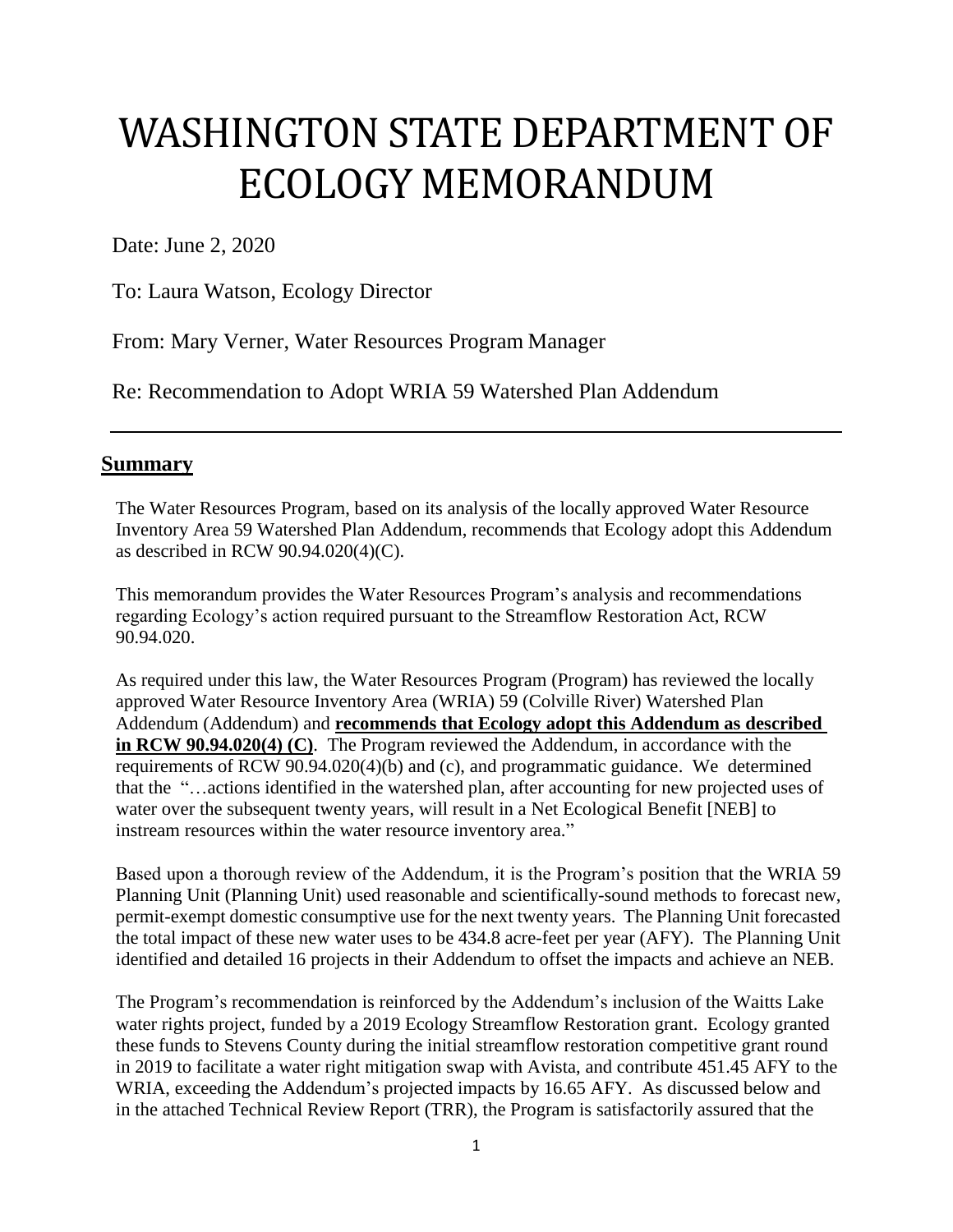work described in the Addendum will offset the anticipated impacts from permit except wells over the next two decades, and result in an NEB to instream resources within WRIA 59.

## **Authorities**

RCW 90.94.020 requires the WRIA 59 Planning Unit (as well as several other planning groups around the state) to prepare an addendum to their existing Watershed Plan (Addendum). This law requires each of these Planning Units to forecast the impacts of permit exempt wells from 2018 to 2038, and to identify projects and actions to offset those impacts. Planning Units must then submit a locally approved Addendum to Ecology. Ecology's statutory deadline for action on such an Addendum is February 1, 2021. Prior to adopting any such Addendum, Ecology is required by RCW 90.94.020(4)(C) to "...determine that actions identified in the watershed plan, after accounting for new projected uses of water over the subsequent twenty years, will result in a net ecological benefit to instream resources within the water resource inventory area."

To support the work of the Planning Units, Ecology issued *Interim Guidance for Determining Net Ecological Benefit for Streamflow Restoration Planning, and Water Permit Mitigation Pilots*  Under the 2018 Streamflow Restoration Act (Interim NEB Guidance) in June 2018.<sup>1</sup> Ecology's Interim NEB Guidance provides that Ecology makes a Net Ecological Benefit determination if the "anticipated benefits to instream resources from actions [in the Addendum, are] designed to restore streamflow [and] will offset and exceed the projected impacts to instream resources from new water use."

### **Background**

The Colville River Watershed (WRIA 59) is located in the northeast corner of Washington State with an area of about 649,270 acres. The Colville River begins at the confluence of Sheep Creek and Deer Creek, runs north for 60 miles, collects water from 19 sub-basins, and empties into Lake Roosevelt by the town of Kettle Falls. Land use in the watershed is primarily forest and range, with cropland located mostly in the floodplain and terraces of the Colville River and tributaries. Nearly the entire watershed is located in Stevens County with minor portions in Pend Oreille County. The cities of Colville, Chewelah, and Kettle Falls are the largest urban areas in the watershed.

In 1977, Chapter 173-559 WAC established minimum flows and seasonal closures in the basin to new surface water rights, and in 1994 groundwater rights were heavily restricted as an outcome of the *Postema v. Pollution Control Hr'gs Bd., 142 Wn.2d 68, 11 P.3d 726 (2000)* Washington Supreme Court decision*.* The Legislature passed the Watershed Planning Act (Chapter 90.82 RCW) in 1998, which led to the development of the WRIA 59 Watershed Plan; written by the Planning Unit, comprised of representatives from local, state, and tribal governments, special interest groups, and citizens. The Planning Unit started work on the Addendum in 2018, as soon as RCW 90.94 passed. Ecology staff participated in Planning Unit meetings to assist in the development of the addendum.

l <sup>1</sup> Ecology subsequently finalized the guidance and published a superseding version in July 2019. Which, for reasons explained, in the background section does not apply here.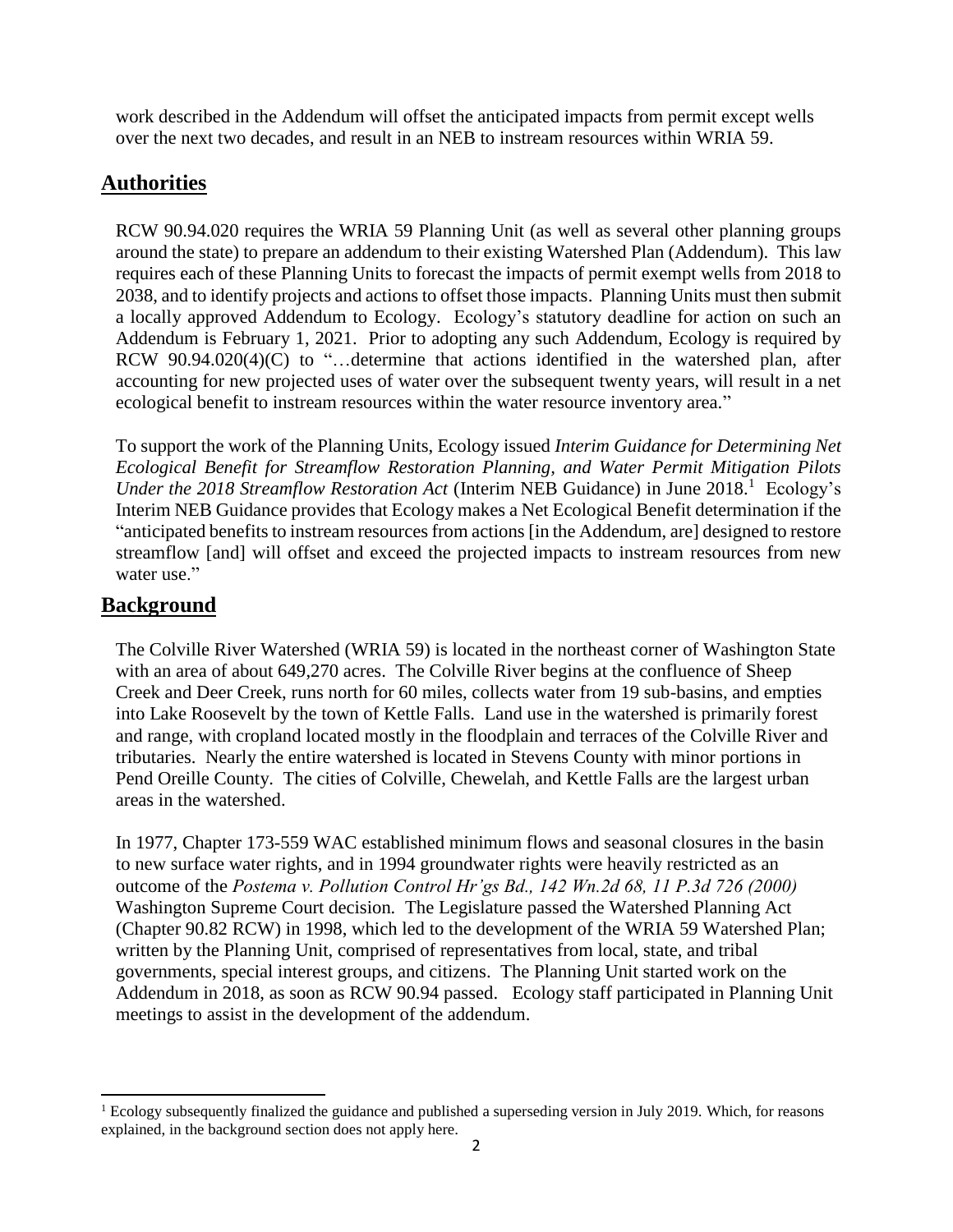In early 2019, the WRIA 59 Planning Unit requested permission to prepare their Plan Addendum pursuant to the requirements of the Interim NEB Guidance, because of their progress at the time and their accelerated schedule. Ecology approved the Planning Unit's request conditional upon submitting the locally approved Addendum to Ecology no later than December 31, 2019. On December 23, 2019, the Planning Unit submitted their locally approved Addendum to Ecology.

#### **Technical Review of WRIA 59 Plan Addendum**

This section of the memorandum summarizes the attached Technical Review Report (TRR) prepared by the Program technical experts, who were also extensively engaged in supporting the planning work of WRIA 59. The TRR forms the technical basis for the Program's recommendation to adopt the Addendum.

The Planning Unit estimated both indoor and outdoor total future consumptive use impacts for the 1,118 new homes anticipated to be built within 19 subbasins. The Planning Unit estimated watershed-wide impacts of 434.8 AFY by using the Stevens County building permit database, basin-wide hydrogeology, land use information, and Ecology's guidance for estimating irrigation and consumptive use. The total projected consumptive use estimate is the sum of the estimates calculated for each of the WRIA's 19 tributary sub-basins.

The Planning Unit estimated rural population growth over the planning period using Stevens County Land Services Department historical building permit data. They determined the county database was more reliable than census data and OFM predictions for projecting average growth because the state and federal databases focused on overall growth patterns in the county rather than new uses outside of cities and public water system service areas within WRIA 59.

Between 2001 and 2017, Stevens County issued 950 new permits for rural homes utilizing domestic exempt wells within WRIA 59, averaging 56 new permits per year. The Planning Unit used historical building-permit data and subbasin delineations to estimate the number of new permit-exempt wells expected to be drilled in each subbasin over the twenty-year timeline for the Addendum.

The Planning Unit used Ecology's recommended average indoor use of 60 gallons per day per person and an indoor consumptive use value of 10 percent for homes connected to septic systems. In Stevens County, the average household size is 2.48 people per home (U.S. Census data). This results in a 20-year buildout for the total 1,118 new homes of 18.6 AFY of indoor household consumptive use.

The Planning Unit estimated future outdoor water use by first estimating the existing average irrigated lawn size, both within the WRIA and for each subbasin, and then estimating the irrigation water needs following Ecology's recommended standard crop irrigation requirement for pasture/turf as published in the Natural Resources Conservation Service's Washington Irrigation Guide. To estimate average lawn size the Planning Unit used GIS to analyze aerial imagery for a subset of the total new homes using wells built in the previous 17 years. For the purpose of the analysis, they considered lawn to be any outdoor watering of lawn, gardens, and/or landscaping that they could visually identify on aerial photographs.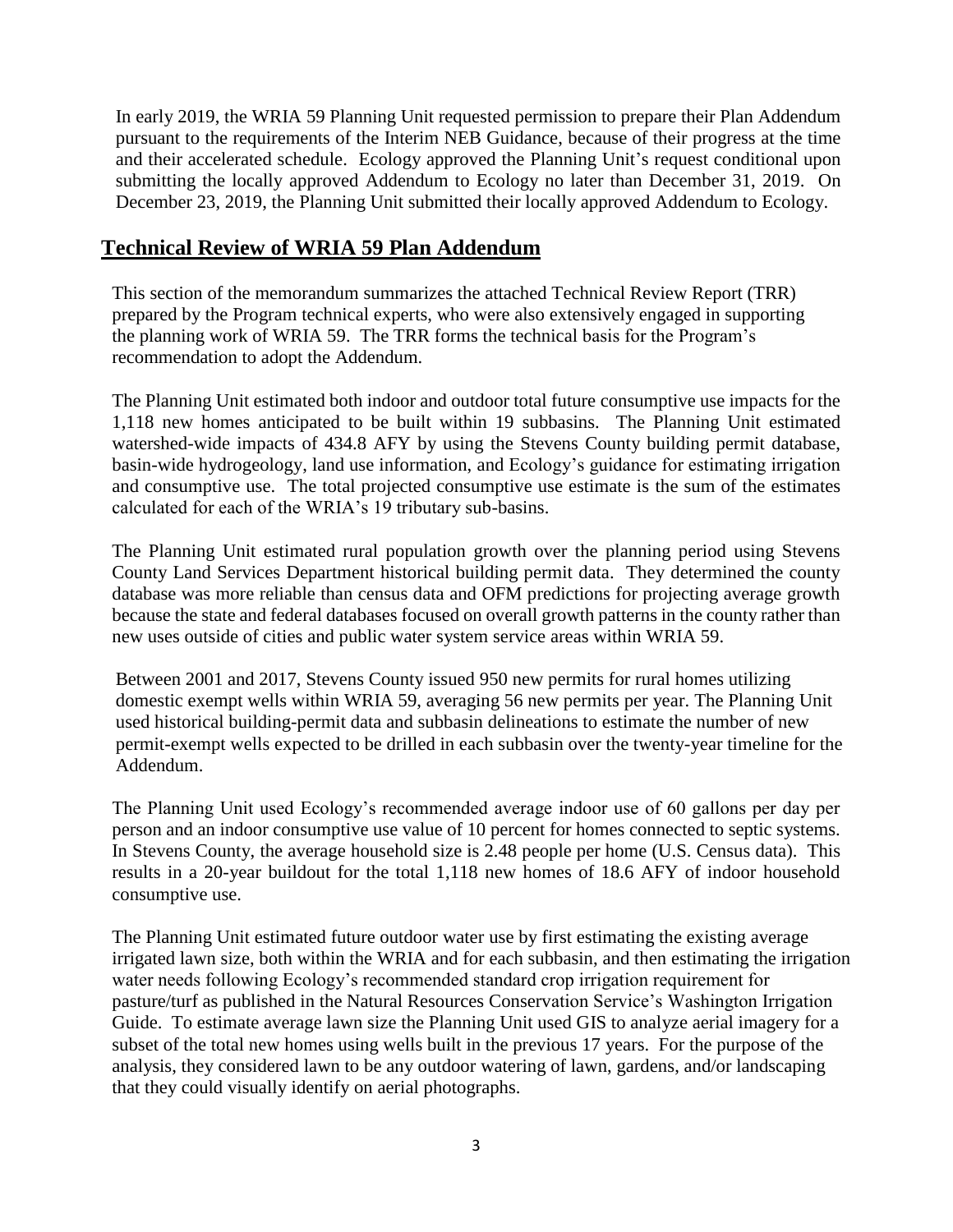The Planning Unit considered 48 projects in their initial list of offset projects and actions. They segregated the projects in their plan into three categories:

- 1) Acquiring senior water rights;
- 2) Developing Natural and Constructed Infrastructure; and
- 3) Habitat Enhancement.

The Addendum also prioritizes the projects based on four main considerations:

- Location of the Project
- Type of Project
- Certainty of Success
- Cost Effectiveness

They evaluated the certainty of success by considering the likelihood of the project occurring, and the certainty of the project benefits. They also considered the cost-effectiveness of projects, specifically considering the overall estimated costs including upfront construction and acquisition costs as well as long-term operation and maintenance costs. The Addendum ended up discussing 16 high and medium priority projects, and the appendices contain much greater detail of the 16 projects discussed below. (Fig 1)

The Planning Unit identified ten of these projects as high priority. The projects are located in multiple subbasins to provide benefits throughout the watershed. The projects were categorized as high priority because they include consumptive use offsets, flow mitigation, and habitat improvement, and they have local support and technical merit. The high priority projects meet the requirement to offset the impacts of future domestic water uses, and improve ecological functions in the watershed. Five of the high-priority projects are water offset projects and five are non-water offset projects with a habitat focus.

One of the high priority projects is a water rights acquisition project located in the Waitts Lake Creek subbasin. The Waitts Lake water right, currently held in the State Trust Water Right Program, was mitigating for Avista's Kettle Falls Generating Station. In October 2018, Stevens County, with the cooperation of Avista, applied for Ecology grant funding to acquire Sullivan Lake water rights. Avista will use Sullivan Lake water to mitigate for the generating station instead of Waitts Lake water. As a result, WRIA 59 can use Waitts Lake water to offset the projected new permit-exempt use. In January 2019, Ecology approved the funding request and has been\working with Avista to change the source of the mitigation. Ecology sent a Water Service Contract to Avista for signature on February 7, 2020. The Water Service Contract is the mechanism by which Avista will use the Sullivan Lake water. The Waitts Lake Trust Water Rights include a total water use of 566.1, and a consumptive use of 451.45 AF. This project alone exceeds the projected impacts of all future permit-exempt consumptive use by 16.65 AFY. (Table 1)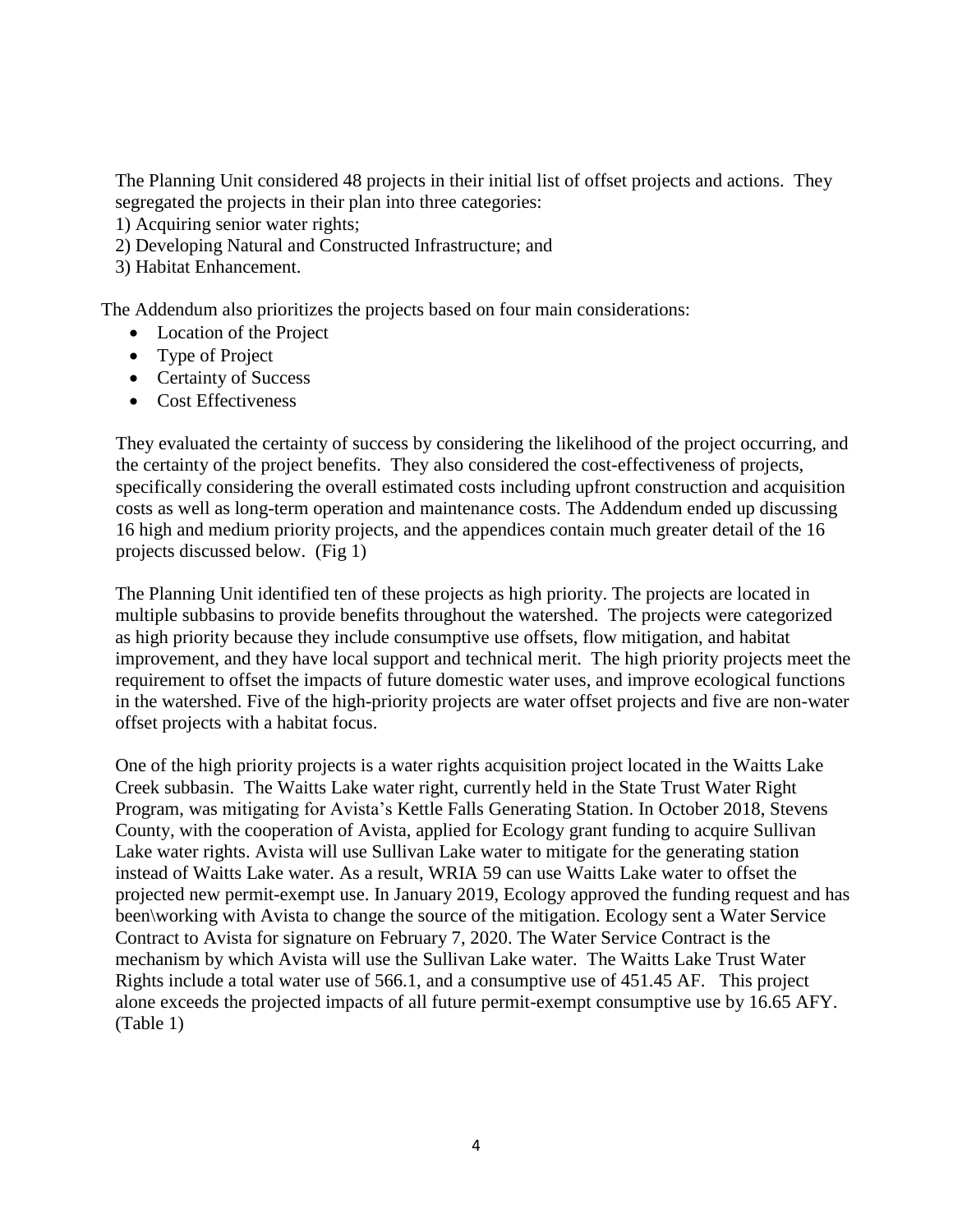| <b>Offset Target</b> | Cumulative project | Currently funded |
|----------------------|--------------------|------------------|
| A FY                 | water offset AFY   | offset AFY       |
| 434.8                | 752                | 451.5            |

*Table 1: Offset target, cumulative offset from projects, offset from Avista Swap Project. This table demonstrates that the Plan Addendum exceeds the target offset amount.* 

The Planning Unit also identified six medium priority projects that have a mix of water offset and habitat improvement potential. For most of their projects, the Planning Unit calculated water offset volumes based on the goal of offsetting the volume of anticipated, consumptively used water within the projects' respective subbasins. They acknowledge that the storage projects will likely have the capacity to infiltrate more water than they are claiming.

#### **Net Ecological Benefit**

Ecology's Interim NEB Guidance provides that Ecology makes a Net Ecological Benefit determination if the "anticipated benefits to instream resources from actions [in the Addendum, are] designed to restore streamflow [and] will offset and exceed the projected impacts to instream resources from new water use."

The WRIA 59 Plan Addendum estimates new permit-exempt domestic uses established between 2018 and 2038 will have a total consumptive water use impact of 434.8 AFY, and the total water for water offset from the projects in the Addendum will be 752 AFY, exceeding the offset target by 317.2 AFY. Additionally, the Planning Unit identified habitat projects in seven tributaries that will improve wetland functions, riparian habitat, stream corridor meandering, instream habitat, habitat function, and reduce prolonged flooding impacts. These projects will also likely add shade and increase groundwater recharge to reduce stream flow temperatures in the summer – further enhancing instream resources.

The Planning Unit concluded that their Addendum provides a net ecological benefit to WRIA 59 as required by RCW 90.94.020 because it proposes projects that will fully offset and exceed the consumptive use and instream flow impacts of new permit-exempt domestic water uses from 2018 to 2038. Furthermore, many of the projects identified can be expanded in the future to provide additional offset for new permit-exempt domestic water uses after 2038.

**In summary I concur, based on the water resources program's analysis of the locally approved Water Resource Inventory Area 59 Watershed Plan Addendum, with the Planning Unit's conclusion and therefore recommend that Ecology adopts this Addendum as described in RCW 90.94.020(4)(C).**